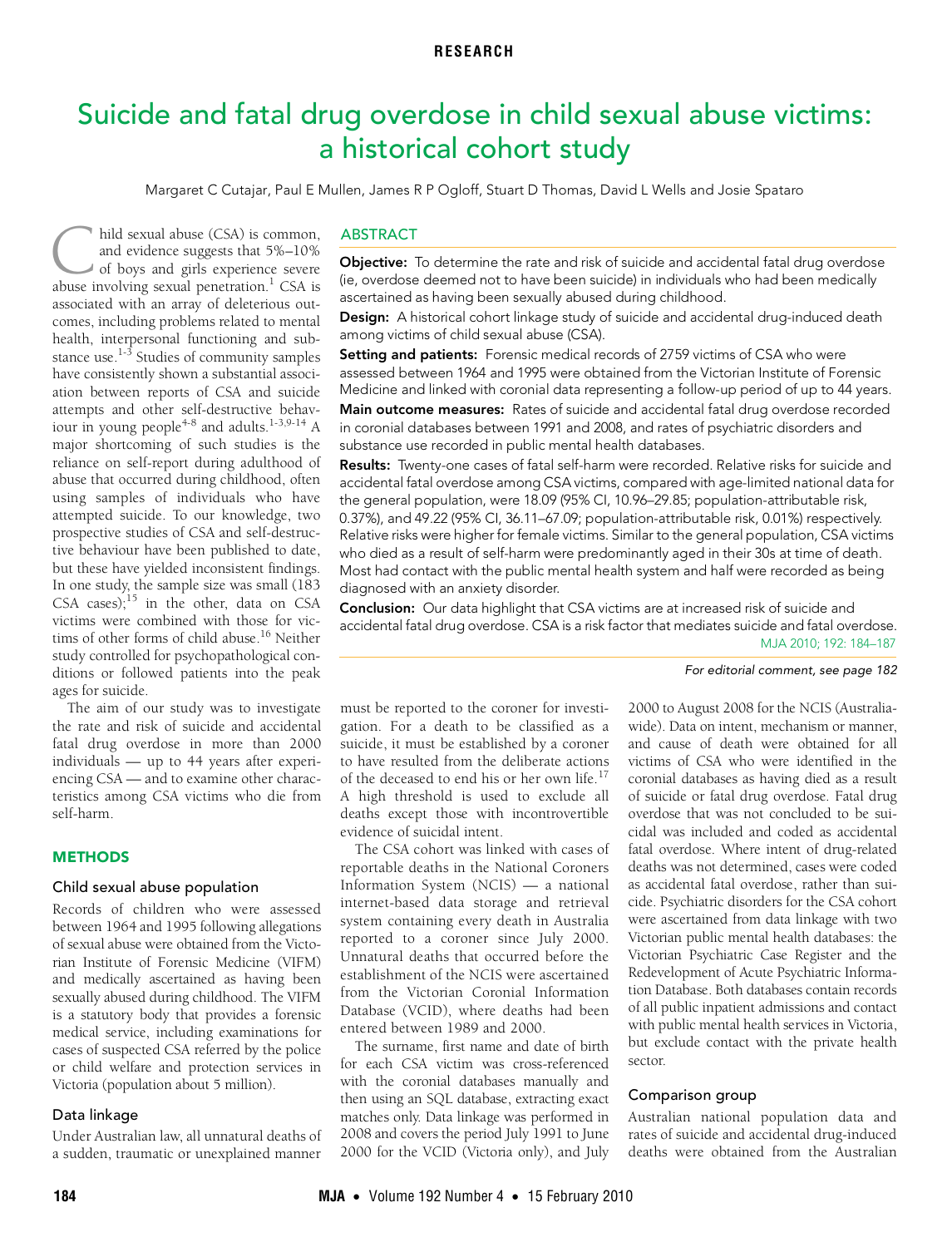| Death            | Male<br>comparison group<br>$(n = 6424461)^*$ | Abused males<br>$(n = 558)^*$ | Female<br>comparison group<br>$(n = 6383534)^*$ | <b>Abused females</b><br>$(n=2201)^*$ | Abused males y male<br>comparison group <sup>T</sup> | Abused females y female<br>comparison group <sup>†</sup> |
|------------------|-----------------------------------------------|-------------------------------|-------------------------------------------------|---------------------------------------|------------------------------------------------------|----------------------------------------------------------|
| Suicide          | 1622                                          | າ                             | 431                                             | 6                                     | $14.20^{\ddagger}$                                   | $40.38^{5}$                                              |
|                  | (0.0252%)                                     | (0.36%)                       | (0.0068%)                                       | (0.27%)                               | $(4.97 - 40.61)$                                     | $(24.97 - 65.31)$                                        |
| Accidental fatal | 898                                           | 3                             | 328                                             | 10                                    | $38.46^{\frac{5}{2}}$                                | $88.42^{\$}$                                             |
| drug overdose    | (0.0140%)                                     | (0.54%)                       | (0.0051%)                                       | (0.45%)                               | $(19.39 - 76.27)$                                    | $(65.28 - 119.27)$                                       |

Bureau of Statistics (ABS).<sup>[17](#page-3-8)-19</sup> National data for the year 2000 were used for comparison, as this approximates the median point of the study follow-up period. To ensure valid comparisons to the CSA cohort, the national population data and rates of suicide and accidental drug-induced death were agelimited to 15–64 years. Moreover, classifications and methodology for obtaining death statistics were similar for both sets of data, as the ABS statistics on suicide and accidental drug-induced deaths are based on NCIS data.

## Statistical analysis

Relative risks and 95% confidence intervals for suicide and fatal drug overdose in the CSA cohort, relative to the comparison group, were calculated; cross tabulations and calculation of Fisher's exact statistic were used to determine significance of relative risks, with significance set at a *P* value of 0.05. Confidence intervals were calculated using Miettinen's test-based approach.<sup>[20](#page-3-11)</sup> Population-attributable risks were calculated to estimate the excess rates of suicide and fatal overdose in the general population with and without known CSA, thus enabling estimation of the degree to which fatal self-harm could be prevented if CSA was eliminated. Data analysis was undertaken using Stata statistical software, release 10.0 (StataCorp, College Station, Tex, USA).

# Ethics approval

Ethics approval was granted from four independent committees: the Monash University Standing Committee on Ethics in Research Involving Humans; and the Human Research Ethics Committees of the VIFM, the Department of Justice, Victoria, and Department of Human Services, Victoria. The study involved accessing the records of a large number of CSA victims without their consent, as seeking their consent would have risked rekindling memories of abuse or

exposing them to painful information that they no longer recalled. As soon as data linkage was completed, all identifiers relating to the CSA victims were removed, thus ensuring anonymity. In our view and that of the sanctioning ethics committees, documenting the nature and extent of the association between CSA and fatal self-harm and mental health was of sufficient public interest and importance to justify the methods employed.

## RESULTS

# Child sexual abuse population

Records of 2759 CSA victims (2201 girls, 558 boys) were obtained from the VIFM. Of these, 63% involved complete, partial or attempted penetration of an orifice by a penis, finger or object. The remaining 37% involved non-penetrative sexual contact. The CSA victims were aged 16 years or younger (mean age, 10.2 [SD, 4.4] years) at the time of examination. The mean age at the time of data linkage was 34.4 (SD, 11.1) years — 31.4 (SD, 9.3) years for males and 35.2 (SD, 11.3) years for females. The follow-up period ranged from 13 to 44 years (mean follow-up period, 24.2 [SD, 8.2] years).

### Deaths

Twenty-one reportable deaths were recorded among the CSA cohort (0.76%); these occurred between 1991 and 2008. Eight (0.29%) were identified as suicide and 13 (0.47%) as accidental fatal overdose.

For the CSA cohort, the age at time of fatal self-harm ranged from 15 to 50 years, with a mean period of 18.6 years from the time of examination for CSA (range, 5–36 years; SD, 10.1 years). Death as a result of self-harm predominantly occurred when CSA victims were aged in their 30s; the mean age at time of suicide was 31.1 (SD, 11.7) years, and the mean age at time of

accidental fatal overdose was 31.4 (SD, 9.7) years. For the comparison group (*n* = 12 807 995), the mean age at suicide was 37.0 (SD, 12.0) years, and mean age at accidental fatal overdose was 33.4 (SD, 9.8) years.

In terms of mechanism or manner of suicide in the CSA cohort, women died as a result of carbon monoxide poisoning (3), hanging (1), decapitation (1) and drug overdose (1), and men by hanging (1) and drug overdose (1).

The rate of suicide for the CSA cohort was significantly higher than for the comparison group (relative risk, 18.09; 95% CI, 10.96– 29.85; *P* < 0.001). This held true for both males (relative risk, 14.20 [95% CI, 4.97– 40.61];  $P = 0.01$ ) and females (relative risk, 40.38 [95% CI, 24.97–65.31]; *P* < 0.001). The rate of accidental fatal overdose was also significantly higher for the CSA cohort (relative risk, 49.22 [95% CI, 36.11–67.09]; *P* < 0.001), and this held true for males (relative risk, 38.46 [95% CI, 19.39–76.27]; *P* < 0.001) and females (relative risk, 88.42 [95% CI, 65.28–119.27]; *P* < 0.001) (Box). There were no significant differences between abused males and abused females with respect to rates of suicide and accidental fatal overdose  $(P = 0.67$  for suicide;  $P > 0.99$  for overdose).

The excess rates of suicide and accidental fatal overdose in the general population that were attributable to CSA (population-attributable risks) were 0.37% and 0.01%, respectively.

### Psychiatric histories

Psychiatric information on 20 of the 21 CSA victims for whom reportable death was recorded revealed that 16 individuals (80%) had a record of contact with public mental health services in Victoria (suicide occurred outside of Victoria for one individual). Anxiety disorder was the most commonly recorded diagnosis; it was recorded for 10 of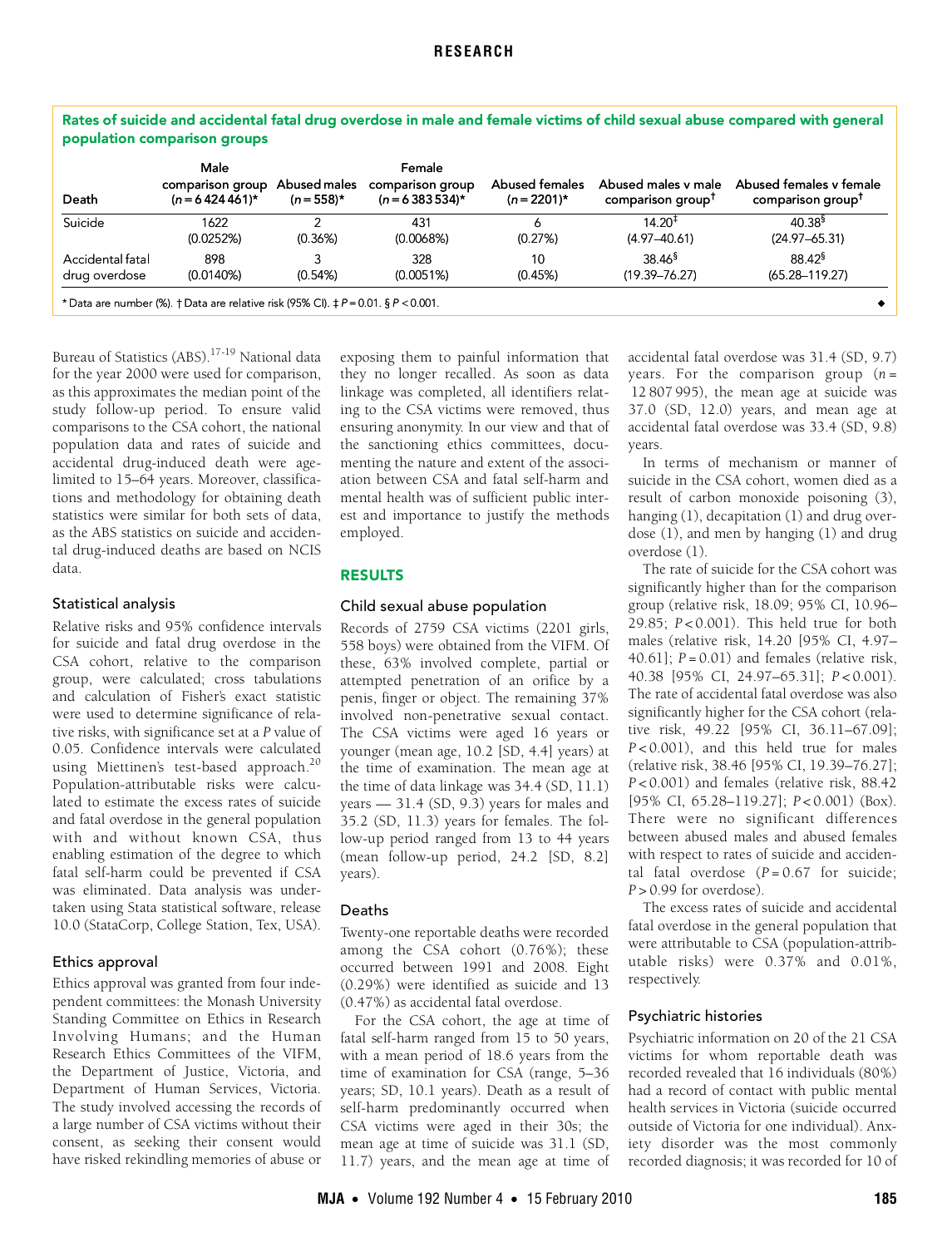the 20 individuals (50%), and occurred at a higher rate than for CSA victims with no reportable death recorded (*P* = 0.39). With respect to rates of affective  $(P = 0.64)$  and psychotic (*P* > 0.99) disorders, there were no significant differences between victims of CSA for whom reportable death was recorded and those with no reportable death recorded. Of the 15 CSA victims for whom reportable death from overdose (accidental or intentional) was recorded, three had a mental health record of substance use. Time between separation from last recorded contact with a Victorian public psychiatric service and fatal self-harm ranged from less than 1 month to 12 years for the 20 CSA victims for whom reportable death occurred in Victoria.

## **DISCUSSION**

In our study, individuals who were identified as victims of CSA were significantly more likely to die from suicide or accidental drug overdose than individuals in the general population. This is consistent with findings of an Australian prospective study of 183 CSA cases in which there were three suicides — a significantly higher suicide rate than for the general population[.15](#page-3-6) Female CSA victims in our study were shown to be at 40 times higher risk of suicide and 88 times higher risk of accidental fatal overdose. Male CSA victims were also at increased risk, being 14 times more likely to commit suicide and 38 times more likely to die from accidental overdose. Although males are at significantly greater risk of fatal self-harm in the general population than females,[17,](#page-3-8)[21](#page-3-12) within the CSA cohort the rates of suicide and overdose for females are similar to those for males. This created greater differences between CSA victims and the general population for females than for males. As the rates of fatal self-harm were similar between male and female victims, gender does not appear to be a risk factor for suicide or accidental fatal overdose among CSA victims.

The increased risks of suicide and accidental fatal overdose in our study are statistically significant, and increases in mortality are always clinically relevant, but it is not possible to reliably attribute the association entirely to the experience of CSA. Children who come to the attention of child protection services and the police do not represent a random sample. Instead, they are predominantly from disorganised and disadvantaged families — in part because CSA is more common in these families, and in part because these families are more likely to attract official scrutiny when abuse occurs. The greater probable exposure to a range of childhood disadvantages, in addition to CSA, in many victims makes it difficult to know how much of the risk may be directly attributable to the effects of CSA. On average, almost 20 years had passed from examination for CSA to death, indicating that CSA is not an immediate precipitant to fatal self-harm. Myriad proximal risk factors play a significant role in suicide; nonetheless, the finding that large differences exist between CSA and non-CSA groups indicates that CSA plays an important role in later suicide. The potential contribution of CSA to suicide at a population level is suggested by the population-attributable risk of 0.37%.

A strength of this study is the 44-year follow-up period, which is sufficiently long to capture the peak time during early middle age for suicide<sup>[17,](#page-3-8)[21](#page-3-12)</sup> and fatal overdose.<sup>[18](#page-3-13)</sup> Contact with psychiatric services was common among CSA victims in our study who died as a result of self-harm. Unpublished results from our study group also show that rates of psychiatric disorders were significantly higher in our cohort of CSA victims compared with matched controls from the general population whose history of abuse was unknown, and even higher than rates found in the wider community. Psychopathological conditions recorded for CSA victims who died as a result of selfharm differed from those expected. Depression and psychosis have been consistently shown to be strong predictors of suicide;[21,](#page-3-12)[22](#page-3-9) however, most of the CSA victims in our study who died from self-harm had a recorded diagnosis of anxiety disorder. Overall, our results are in contrast to previous findings showing that females with an anxiety disorder are least likely to die from suicide.<sup>21</sup> Together, these findings suggest that victims of CSA who die from self-harm have a different psychopathological profile to non-abused individuals who die from self-harm. Alternatively, being diagnosed with an anxiety disorder may be an artefact of abuse history.

Suicide is the fatal end point of accumulative exposure to risk factors over the course of life. $^{4,22}$  $^{4,22}$  $^{4,22}$  Other risk factors that contribute to suicidal behaviour include low income, poor education, social isolation, personality deficits, substance use and recent stres-sors.<sup>[4](#page-3-2),[21,](#page-3-12)[22](#page-3-9)</sup> These risk factors overlap with the negative life events that victims of CSA tend to experience.<sup>1-[3](#page-3-1)</sup> It has been proposed that exposure to childhood adversity

increases the victim's susceptibility to mental illness and stressful life events, which in turn mediates the risks of suicidal behaviour[.22](#page-3-9) Future research involving review of psychiatric and medical records of identified victims of CSA who died as a result of selfharm may help to elucidate overlapping factors associated with CSA and suicide and further our understanding of the interplay between CSA and fatal self-harm.

This historical cohort study overcomes many potential limitations by using official records and objective measurements of sexual abuse and fatal outcomes. Moreover, this study is unique, as the study population comprised a large complete set of CSA victims from three decades, with a long followup period and enough power to detect fatal outcomes that occur at low rates in the general population. However, comparing data on CSA victims with ABS statistics introduces a systematic bias, as the ABS also utilises the NCIS as a source for their death statistics; therefore, CSA victims in our sample who had died from suicide or accidental overdose would also have been included in the ABS statistics. Furthermore, members of the general population may have also experienced sexual abuse during childhood. Another systematic bias relates to data linkage methodology, whereby positive matches in the CSA cohort may have been missed due to possible incorrect data entry (eg, letter or number substitutions or deletions recorded in coronial databases by forensic medical examiners, or during the linkage process), and people changing their surnames (particularly women) or moving out of Victoria (therefore being missed on the coronial search before introduction of the NCIS database). In contrast, the comparison group — which was derived from national statistics of all known cases of fatal self-harm — did not involve any loss of data. All of these systematic biases reduce the likelihood of finding a significant difference between CSA victims and the general population for suicide and fatal drug overdose. It is therefore likely that our results are an underestimate of the true rate of fatal self-harm among CSA victims.

The implications of our findings underscore the importance of thorough assessments of both males and females to screen for CSA and identify those at increased risk of fatal self-harm. Closer monitoring of and early interventions for victims of recognised CSA, particularly those suffering from less severe psychopathological conditions such as anxiety states, is clearly warranted. The